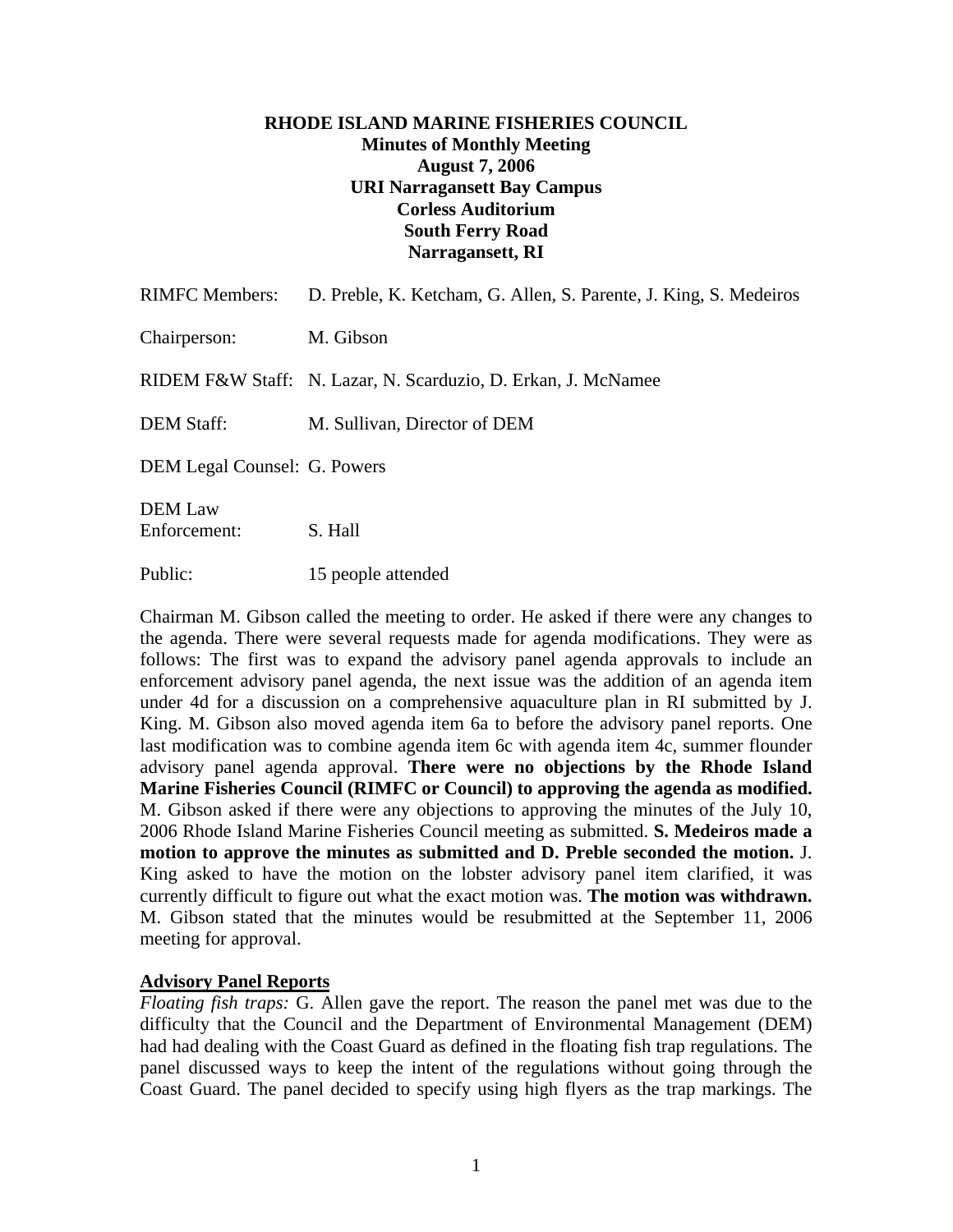trap companies who had already been required by the Coast Guard to have specific markers on their traps should continue to display those marks; otherwise the high flyers should be used. The panel agreed to this and recommended removing references to the Coast Guard from the regulations. The Council had some draft language to look at. G. Allen concluded by indicating that the Division of Fish and Wildlife (DFW) and DEM enforcement divisions will collaborate on the trap inspection regulatory requirement. The panel felt strongly that education was a key to this and requested that a discussion about floating fish traps be added to the boating safety course.

D. Preble suggested sending a letter to the office of homeland security referring to the lack of cooperation from the Coast Guard on this issue.

S. Hall stated that they will add a section in to the state portion of the boating safety course and if the regulatory changes are in place in time, they will add a section to the boating safety material as they are currently in the process of updating the course material. **The Council endorsed adding a floating fish trap section to the state required boating safety course.** K. Ketcham added that the discussion should include showing the students what a designated floating fish trap area looks like on a chart. S. Medeiros wanted to make sure the penalty for non-compliance section does not get lost from the amended regulations.

*Industry Advisory Committee:* K. Ketcham gave the report. K. Ketcham started by asking if L. Dellinger, who is now the acting president of the RI Lobstermen's Association, automatically replaces M. Marchetti on the panel. J. McNamee stated that he would still need to be approved by the Council. The panel recommended that the restricted quahog endorsements be issued at the existing 3:1 exit:entrance ratio as well as keeping student shellfish licenses available under the same regulations as last year. The panel went on to recommend that no new restricted finfish endorsements be issued due to poor resource status and decreasing quotas in 2007. The panel recommended not taking any action on lobster endorsements until the Director of DEM takes action on the public hearing, which addressed implementing ASMFC addendum VII in RI.

#### **New Business**

*Council discussion on potential to improve AP process and use of AP as part of Council member training process:* K. Ketcham stated that he thought it would be a good idea to have participation on an advisory panel be a consideration when recommending new Council members. The reason for this was to get a person up to speed on the process and how it functions before becoming a full member. He felt that it took a while to get up to speed on the process when going directly in to a Council seat with no previous experience. K. Ketcham stated that he was not looking to make it a mandatory requirement, however if a member does have advisory panel experience this should be taken in to account when they are nominated. The other Council members agreed with this. J. McNamee stated that the current process does solicit all advisory panel members when a Council seat is available and to this point little interest has been received. He suggested that advisory panel chairpeople might personally solicit members as a way to draw more nominations from this pool of people. J. King suggested having new Council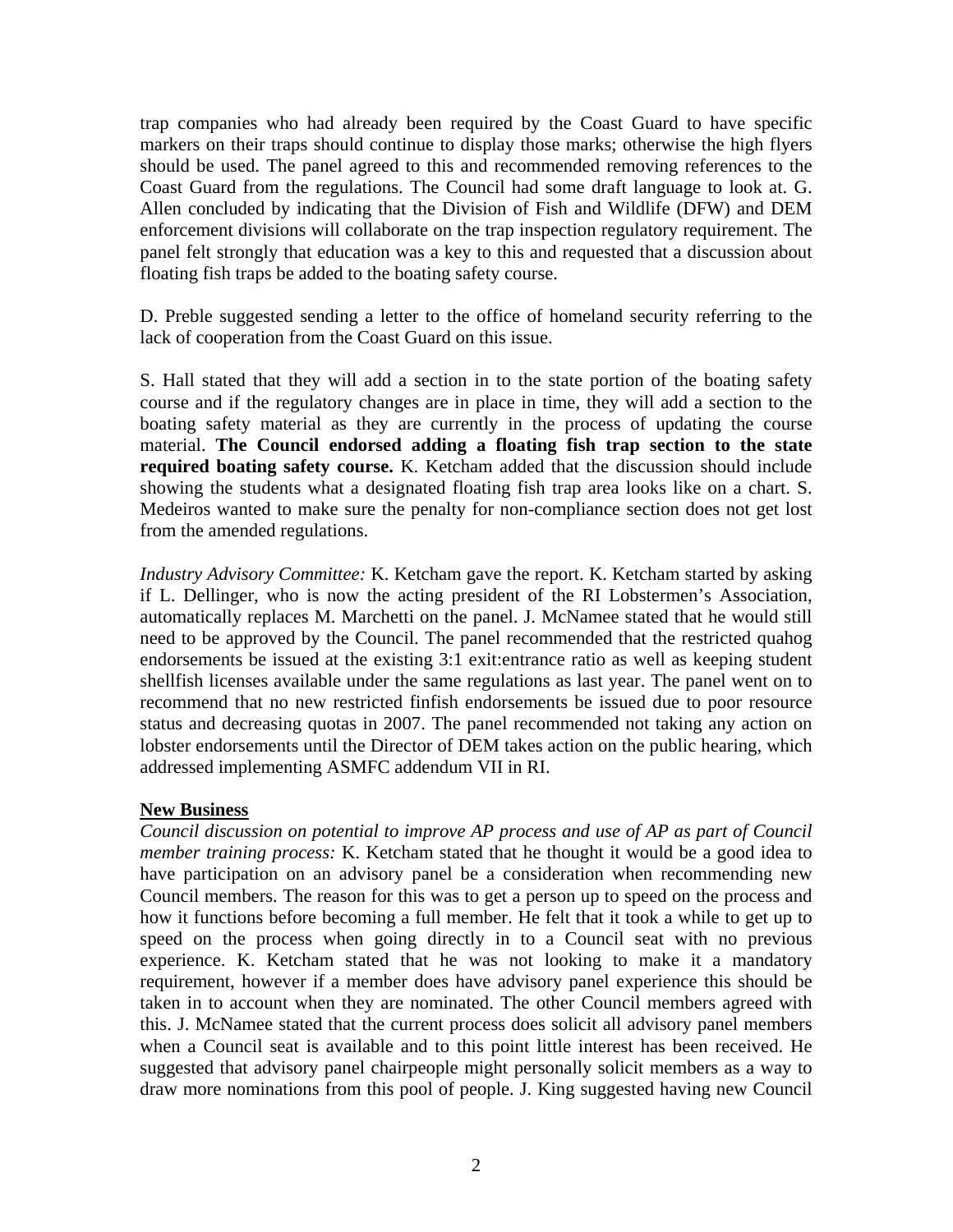appointees act as a co-chair on an advisory panel for a period. P. Brodeur suggested that the Council not overlook individuals from outside of the advisory panel system as they may have experience and knowledge of the process even without specific advisory panel service.

*DEM response to concerns regarding summer 1 fluke fishery:* M. Gibson introduced the topic stating that it was regarding some letters that had been mass circulated that criticized the DEM for its handling of the summer 1 fluke fishery. M. Gibson passed the discussion on to the Director of DEM. M. Sullivan just wanted to state that the regulations that the DEM was working under for the summer 1 fluke fishery were developed through broad consensus, including the approval of the Council and advisory panels, during a public process. He went on to ask that in the future individuals should come forward and ask questions or make comments directly rather than making personal criticisms and attacks through mass mailings.

D. Preble stated that he also had to deal with a lot of the criticism and wanted to state that the regulations were crafted through an open public process and because of this, the fishermen needed to live with what was developed. The idea of going back on all of the work that people had put in to developing the management plan during previous years was outrageous.

K. Ketcham stated that instead of looking back on what was done wrong, we should begin to look forward at what we can do right. He went on to state that the Atlantic States Marine Fisheries Commission (ASMFC) had recently met to set the fluke quota for 2007. None of the people writing the letters in question were in attendance. If people want to help the RI fluke fishery they should get involved to a greater extent, not just come forward when they personally experience a problem.

S. Parente stated that he agreed with D. Preble. However, he felt that the reason things did not run that smoothly in summer 1 was due to a lot of cheating, proliferation of gillnets, and a lot of fish being around.

*Council approval of AP agendas:* N. Lazar stated that the Council had been provided three agendas for approval. The first was an agenda for the next Industry Advisory Committee meeting. **The Council had no objections to the agenda as submitted and requested that DFW work with the chair to set a date.**

The next agenda was for a shellfish advisory panel (AP) meeting. J. King stated that the date of August 29 had been set for this meeting. **The Council had no objections to the agenda as submitted.** 

The next agenda was for a summer flounder advisory panel meeting. As requested by D. Preble earlier in the meeting he wanted to combine the Quota Management Project (QMP) discussion with the approval of the advisory panel agenda. D. Preble started by indicating that the QMP report was still operable but a lot has happened since the report had been created. He reviewed the quota projection process for 2007, stating that there is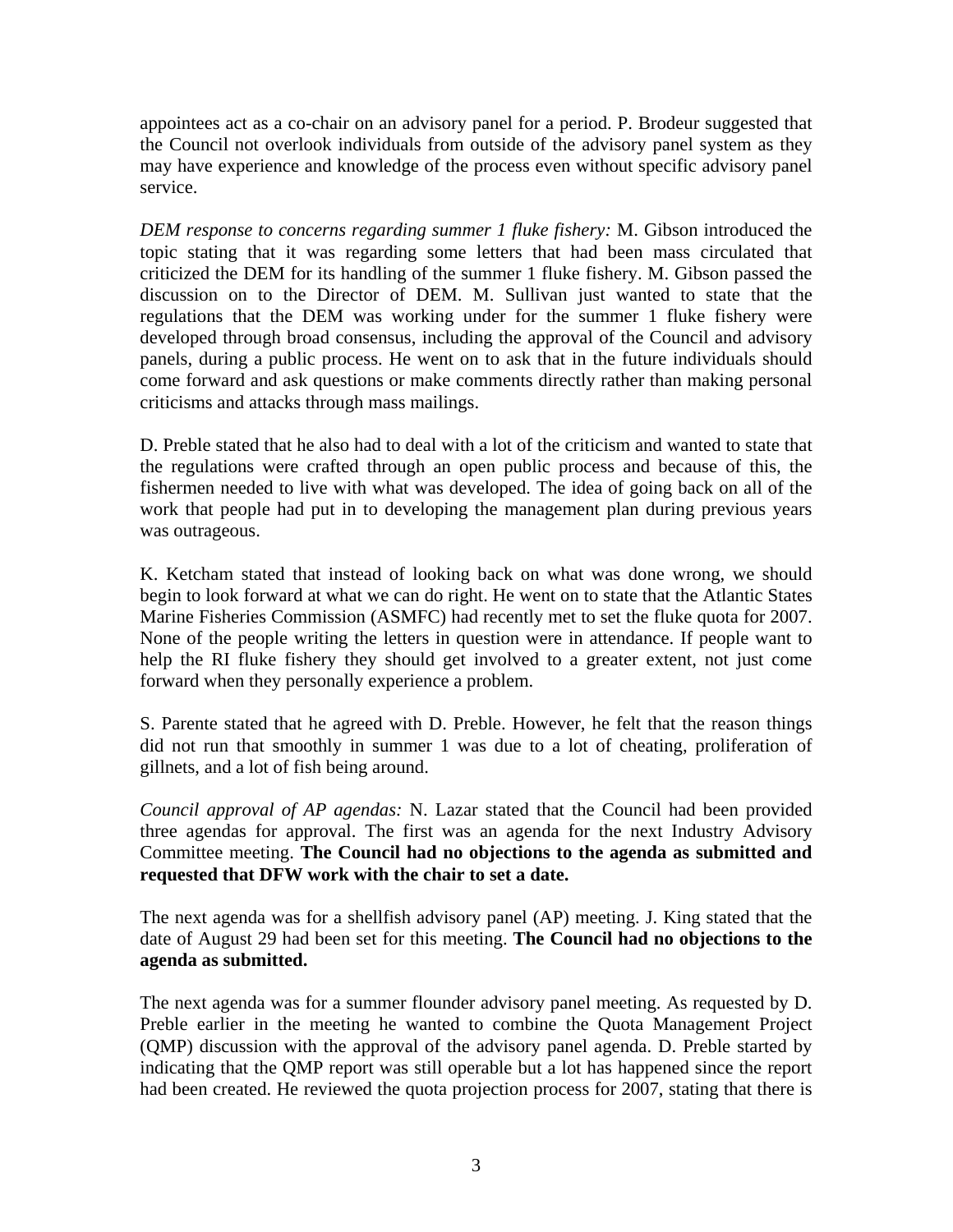going to be a severe drop in summer flounder quota in 2007. The quota, however, will not be set until October of this year. This will make any determination or discussion on quota management in RI premature as indicated in the draft agenda. D. Preble went on to state that RI Sea Grant had been fronting the QMP discussion. Since the inception of the QMP group the discussion has gone beyond the scope that they are comfortable dealing with. Because of this, D. Preble felt that the summer flounder AP needed to begin discussions on some deep structural changes in how summer flounder is managed in RI. This was what he wanted the AP agenda to cover rather than developing a quota management plan as was originally on the agenda. He wanted the agenda topic to be "Issues for change in RI summer flounder management". He went on to give a number of subtopics to fall under this agenda item. D. Preble gave a timeline for holding another summer flounder AP meeting as well as an open forum meeting, which will be run by Sea Grant under the QMP, both of these meetings will happen in September. M. Gibson asked if D. Preble wanted the stock assessment update agenda item left on the summer flounder AP agenda. D. Preble agreed to this. M. Sullivan stated that he felt the industry needed to be at the forefront of this process as set forth by D. Preble with the AP process. **The Council had no objections to approving the proposed summer flounder AP agenda as suggested by D. Preble.** M. Gibson asked if the Council wanted to endorse D. Prebles request for a second meeting to take place on September 18. The agenda for this meeting would be a continuation of the "Issues for change…" agenda item discussion as well as anything added by the Council on the September 11<sup>th</sup> meeting. **The Council did not object to this, therefore the follow up summer flounder AP was approved.**

J. McNamee and N. Lazar both suggested moving forward with a plan for fluke management even in the absence of specific quota numbers for the following year because regulations were currently in effect and would remain in effect on January  $1<sup>st</sup>$  if the Council did not implement some other management plan. There was further discussion on this. The Council decided that for the proposed September 18 follow up fluke AP meeting that some management alternatives be looked in to for 2007.

The final advisory panel approval item was on an enforcement AP meeting. S. Medeiros asked to have the old business item of a filet law brought forward as well as an item about illegal fishing complaints along Block Island in the summer. **The Council did not object to re-authorizing an enforcement advisory panel meeting which would include the agenda items of a filet law, illegal fishing around Block Island, and enforcement of the commercial fluke fishery.** 

*Request for an aquaculture plan for RI*: J. King wanted to request that the state develop some sort of aquaculture plan. What he meant by this was to have a comprehensive plan that maps out a maximum number of aquaculture sites within the state taking in to account the effects on the existing commercial shellfishery in the state, open space, etc. There was discussion about what currently exists as far as an aquaculture plan. J. King stated that his concern was to not let this get to a point where aquaculture sites take over the bay in a negative way and have to react to it then, he wanted to get a plan in place so things do not get to a point where there is a problem. M. Gibson suggested having the DFW go back and look at this issue as well as developing some sort of proposed action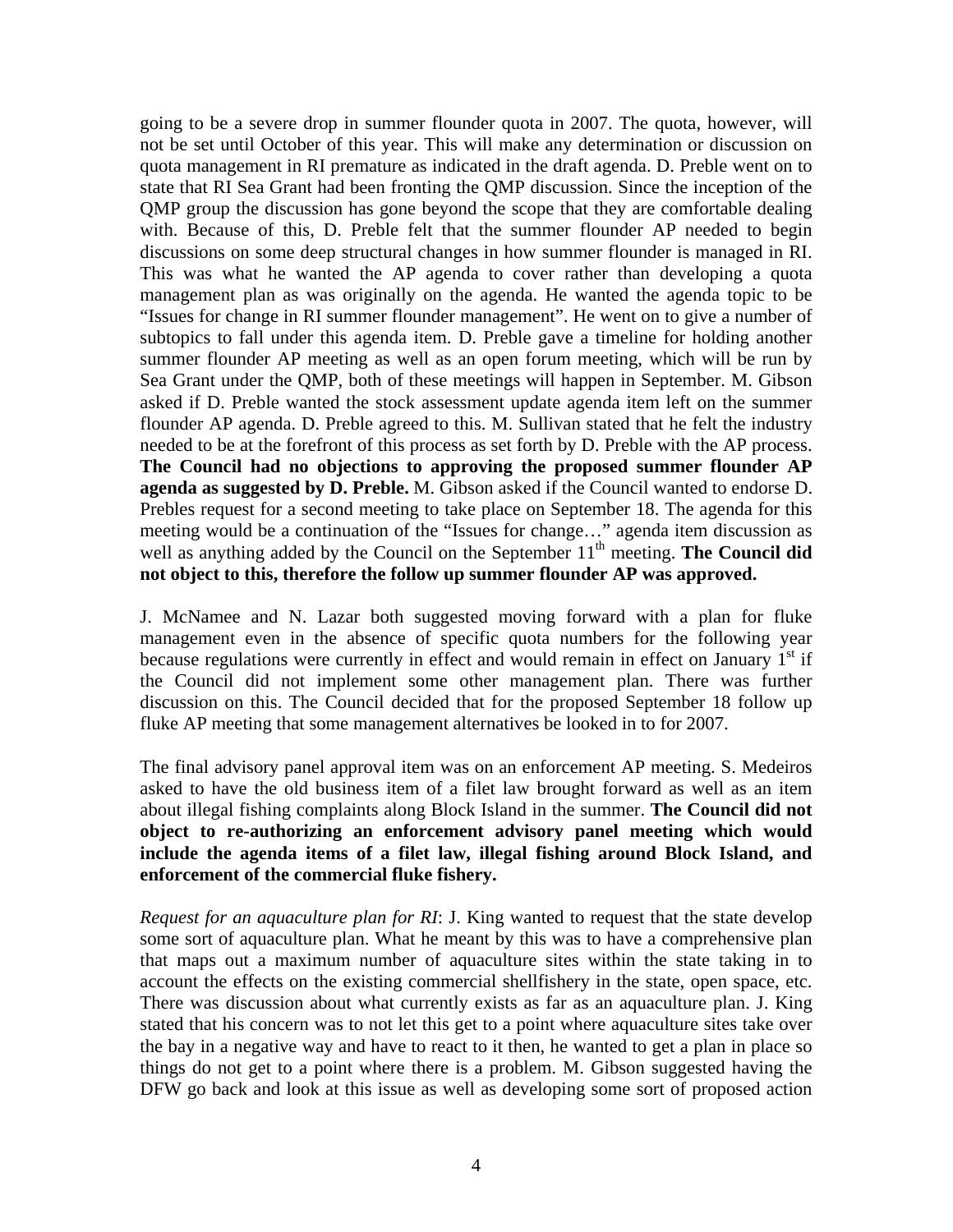plan. **The Council decided that the first course of action would be to have an informational presentation from the DFW and the Coastal Resource Management Council (CRMC) on the existing aquaculture plans for the state, adding protection against imported diseases and parasites as an additional concern.** D. Alves requested that the Council send a letter to the executive Director of CRMC requesting this, just to formalize the request.

## **Other Business**

*Discussion on RIMFC aquaculture lease policy:* Per the Councils request the DFW had drafted a timeline for addressing aquaculture proposals and how this would interact with the Council process. They were also presented with a new DFW aquaculture site evaluation form for there approval. K. Ketcham stated that he wanted the request from the earlier aquaculture comprehensive plan discussion to take place before he approves any more aquaculture plans. There was further discussion on this topic. M. Sullivan suggested that this was a particularly opportune time to pose questions like those mentioned by K. Ketcham and J. King to the CRMC. **The Council endorsed the timeline and site evaluation form as established by the DFW, however, they wanted it conditional on the outcome of the comprehensive aquaculture discussion that they wanted to take place in the near future.**

*Update on Greenwich Bay proposal:* N. Lazar gave an update on the status of the Greenwich Bay proposal as brought forward by the RI Shellfishermen's Association. The proposal had been brought to the Director and he has remanded it to his legal staff for review. This review was still taking place and the legal staff was to come forward in the next week or two with a determination. J. King wanted to mention for the record that there was not only an economic impetus for the shellfishermen with this plan but there were also economic considerations made by the shellfish dealers when they shut there doors to shellfish products. M. Sullivan gave further detail on the deliberations stating that a determination would be forthcoming.

*Update on lobster max gauge and V-notch emergency regulations:* N. Lazar stated that the max gauge discussion had been remanded back to the lobster AP for further discussion. The lobster v-notch emergency regulation had been stalled due to deliberations between both RI and MA state agencies and their respective law enforcement agencies. They were currently trying to come to consensus on a  $1/8$ " definition or a no-tolerance definition.

P. Brodeur brought up his feeling that putting this forward as an emergency regulation would put forward the connotation that the lobster resource was in some sort of emergency situation. He felt that this would be irresponsible as the stock is showing signs of recovery at this time. Discussion ensued from both M. Gibson and M. Sullivan that stated that there was no other mechanism other than emergency regulations to get a body of regulation in place fast enough to protect the v-notched lobsters. They went on to state that nothing had been done to this point as deliberations were still taking place.